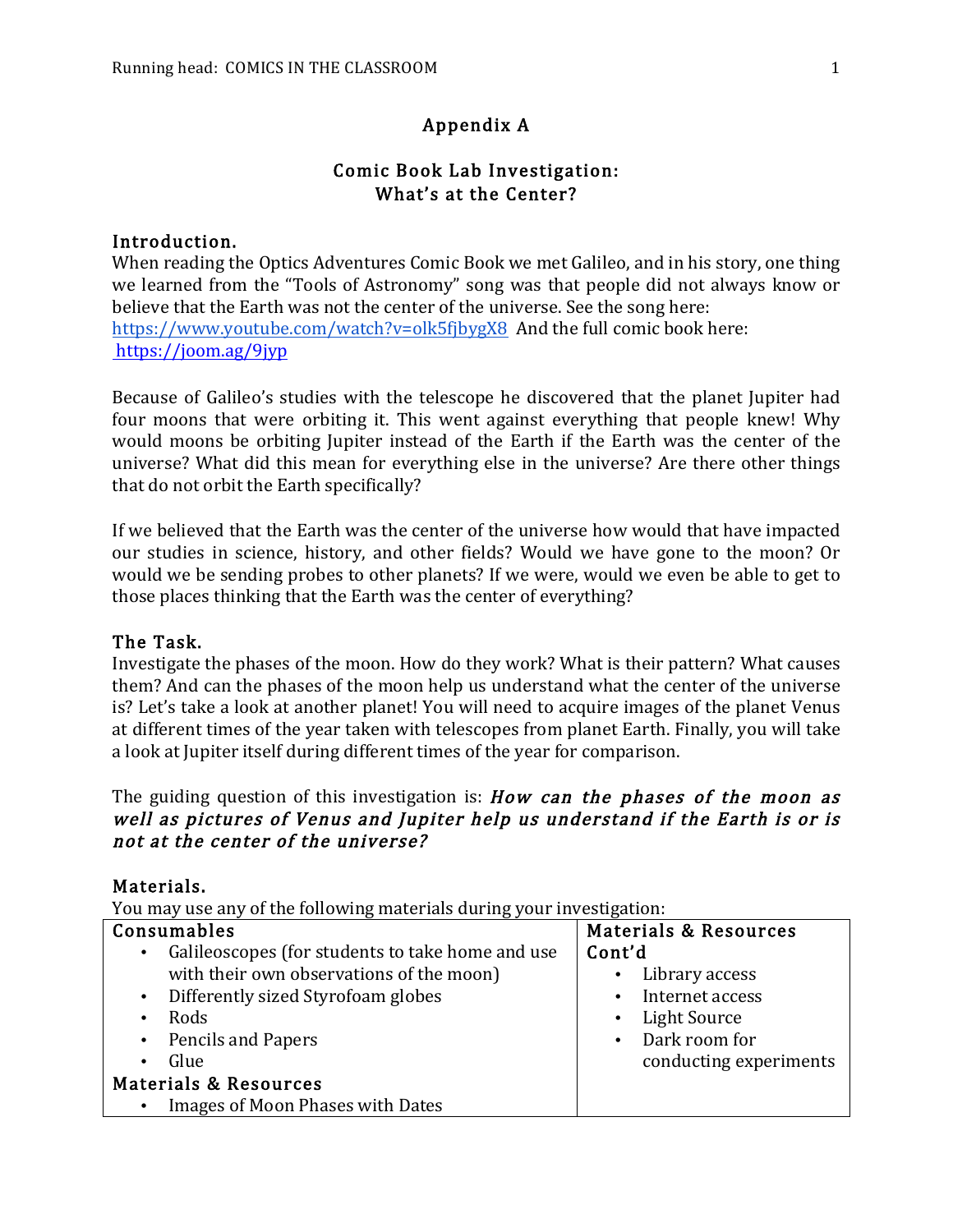| Images of Venus with Dates   |  |
|------------------------------|--|
| Images of Jupiter with Dates |  |

#### Safety Precautions.

Students should be aware of their surroundings if planning to make lunar observations at night and should always have parental supervision.

## Investigation Proposal Required:  $X$  Yes  $\Box$  No

## Getting Started.

Before you can design and carry out your investigation, you must determine what type of data you will need to collect, how you will collect it, and how will you analyze it.

To determine what type of data you need to collect think about the following questions:

- Will you observe the moon yourself? Or will you gather data from records of the moon?
- Where will you gather images of Venus and Jupiter? (Remember you will need images from all different times of the year.)
- Will you build a model of the sun-earth-moon relationship to experiment with how the phases of the moon are created?
- Will you build a model of any other planetary relationships to test them?

To determine *how you will collect your data*, think about the following questions:

- Will you use a model? Research? Or direct observations to investigate lunar phases? Or will you use a combination of methods?
- Since we cannot see Venus or Jupiter's moons very easily with the Galileoscope available to us how will you investigate their images at different times of the year?
- Will you keep a notebook with your findings or use digital technology to track your information?

In order to determine *how you will analyze your data* think about the following questions:

- Will you keep a lunar log of the phases of the moon to track your observations?
- Will you use investigations into the images of Venus and Jupiter and record the differences?
- Would you like to analyze your data visually or with numbers?

## Connections to Crosscutting Concepts and the Nature of Science and Scientific Inquiry.

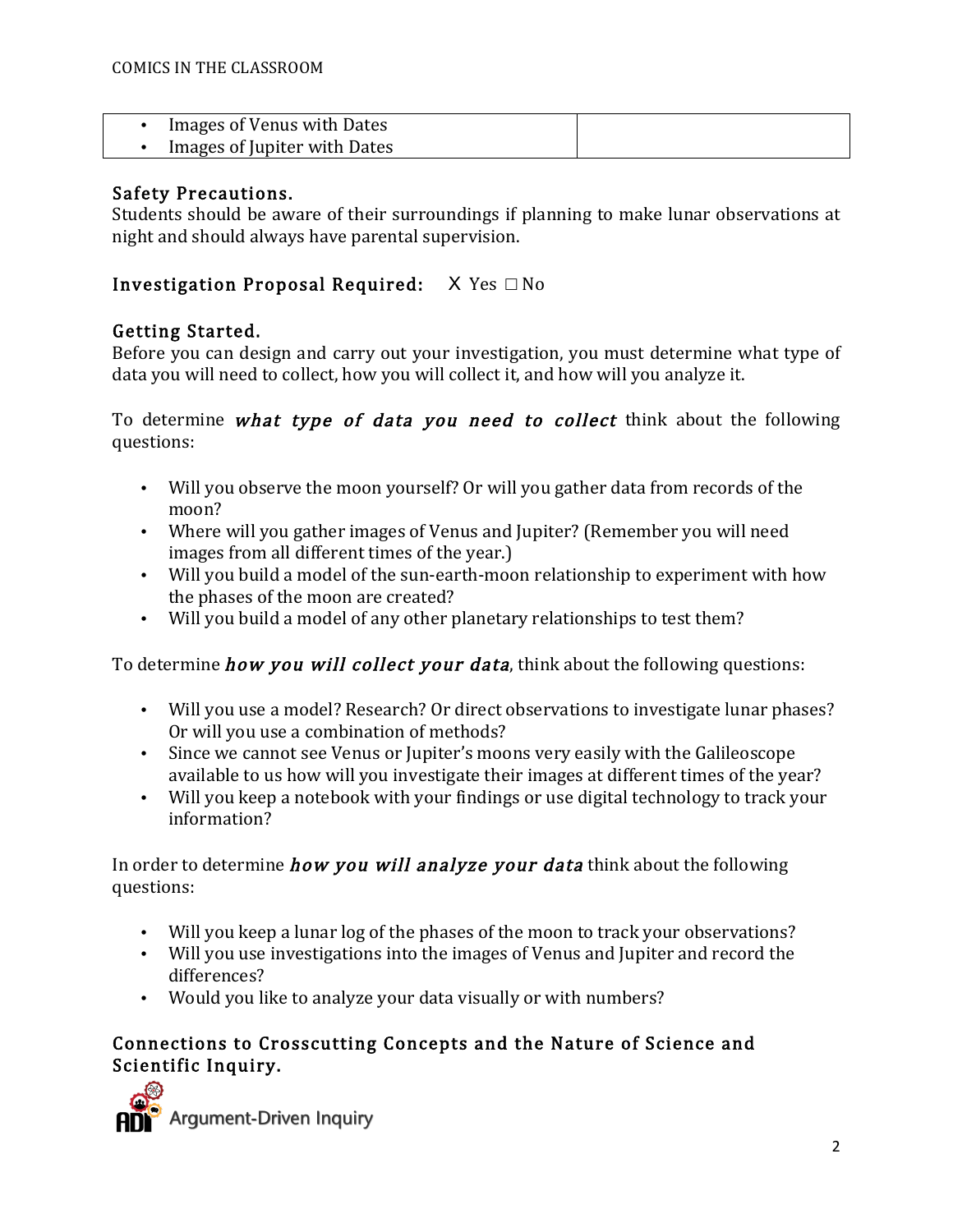As you work through your investigation, be sure to think about:

- MS-ESS1-1. Develop and use a model of the Earth-sun-moon system to describe the cyclic patterns of lunar phases, eclipses of the sun and moon, and seasons.
- (MS-ESS1-1) Patterns can be used to identify cause-and-effect relationships
- (MS-ES1-3) (MS-ESS1-4) Time, space, and energy phenomena can be observed at various scales using models to study systems that are too large or too small
- (MS-ESS1-2) Models can be used to represent systems and their interactions
- (MS-ESS1-1) (MS-ESS1-2) Science assumes that objects and events in natural systems occur in consistent patterns that are understandable through measurement and observation

|                                       | The Guiding Question: |                                       |  |  |  |
|---------------------------------------|-----------------------|---------------------------------------|--|--|--|
|                                       | Our Claim:            |                                       |  |  |  |
|                                       | Our Evidence:         | Our Justification<br>of the Evidence: |  |  |  |
| Argument Presentation on a Whiteboard |                       |                                       |  |  |  |

## Initial Argument.

Once your group has finished collecting and analyzing your data, your group will need to develop an initial argument. Your initial argument needs to include a claim, evidence to support your claim, and a justification of the evidence. The claim is your groups' answer the guiding question. The evidence is an analysis and interpretation of your data. Finally, the justification of the evidence is why you group thinks the evidence matters. The justification of the evidence is important because scientists can use different kinds of evidence to support their claims. You group will create your initial argument on a whiteboard. Your whiteboard should include all the information shown in figure at right.

# Argumentation Session.

The argumentation session allows all of the groups to share their arguments. One member of each group will stay at the lab station to share that group's argument, while the other members of the group go to the other lab stations to listen to and critique the other arguments. This is similar to how scientists present their arguments to other scientists at conferences. If you are responsible for critiquing your classmates' arguments, your goal is to look for mistakes in your classmates' arguments so these mistakes can be fixed and they can make their argument better. The argumentation session is also a good time to think